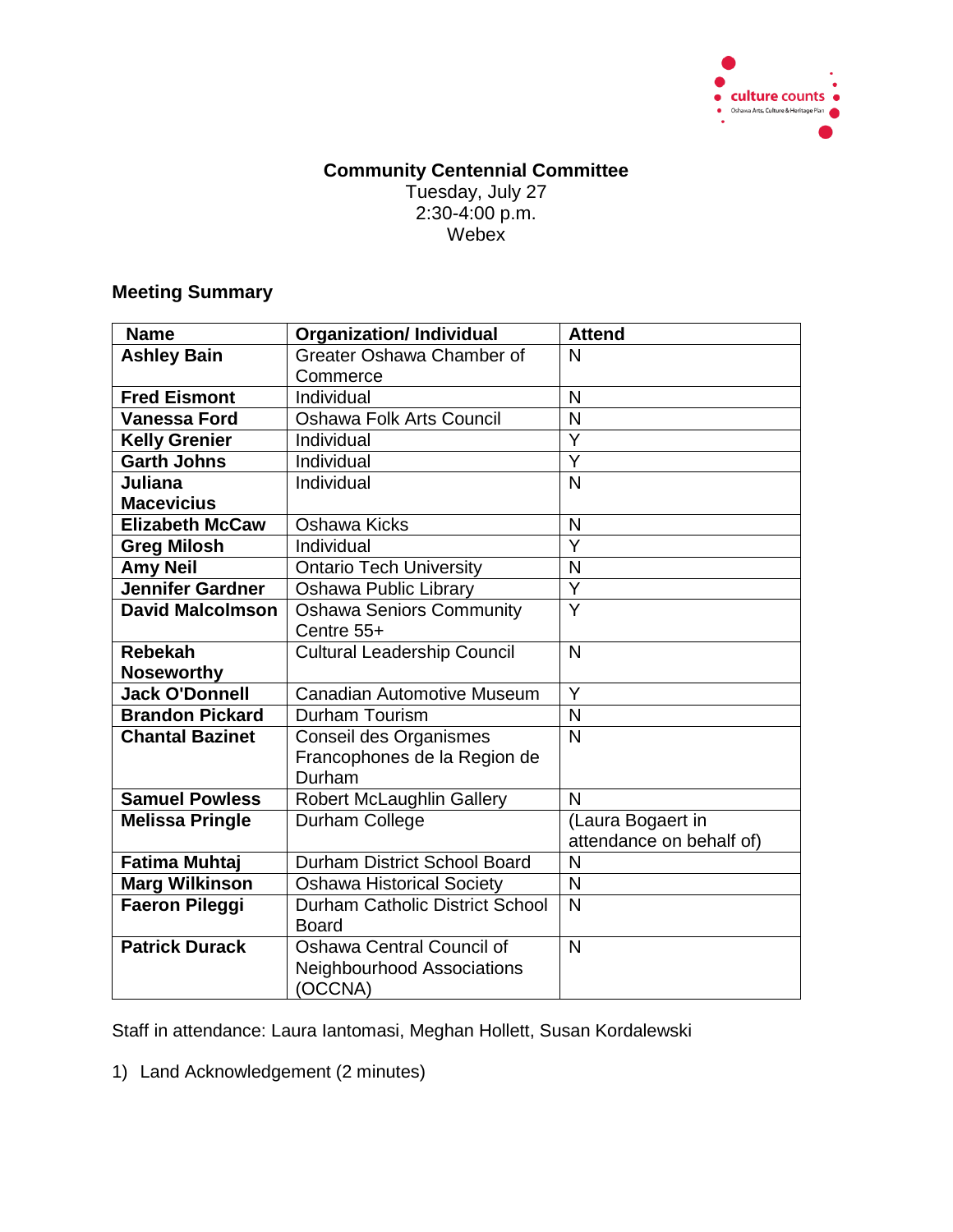

Laura Iantomasi read the Land Acknowledgement:

*The City of Oshawa is situated on treaty land that is steeped in rich Indigenous history, and is the present day home to many First Nations, Metis and Inuit people. Today, we acknowledge that we are gathering on the traditional territories of the Mississaugas of Scugog Island First Nation.*

2) Welcome & Attendance (3 minutes)

Laura Iantomasi announced a staff change, Susan Kordalewski, who joined the City as the new Supervisor, Cultural Development and Programming.

3) Approval of Previous meeting summary (5 minutes)

The meeting summary was approved.

4) Declaration of pecuniary interest (5 minutes)

None.

5) Sponsorship update (20 minutes)

Megan Hollett, Community Partnership Manager, gave a presentation on sponsorship. Megan provided information on a recent Council resolution (CS-21-65), next steps, and the creation of a Sponsorship Subcommittee. She provided information on sponsorship strategy and the role of the Sponsorship Subcommittee.

Meghan had expressed that anyone interested in joining the sponsorship subcommittee to reach out to Meaghan before the next meeting. Meghan contact information is [mhollett@oshawa.ca](mailto:mhollett@oshawa.ca)

Greg noted his interest in joining the subcommittee.

6) Sub-committee updates: (10 minutes)

a. Heritage update (Marg Wilkinson, Fred Eismont, Sam Powless)

Laura provided an update that the committee received submissions of important dates over the last 100 years numerically, and that further submissions will be accepted via the community survey. Laura noted that the DCDSB had submitted information to her and that she has since shared it with the Heritage Subcommittee.

b. Marketing/Branding (Amy Neil, Kelly Grenier, Vanessa Ford, Faeron Pileggi)

Laura noted that Communications staff at the City hope to share a draft logo update with the subcommittee in advance of the next CCC meeting.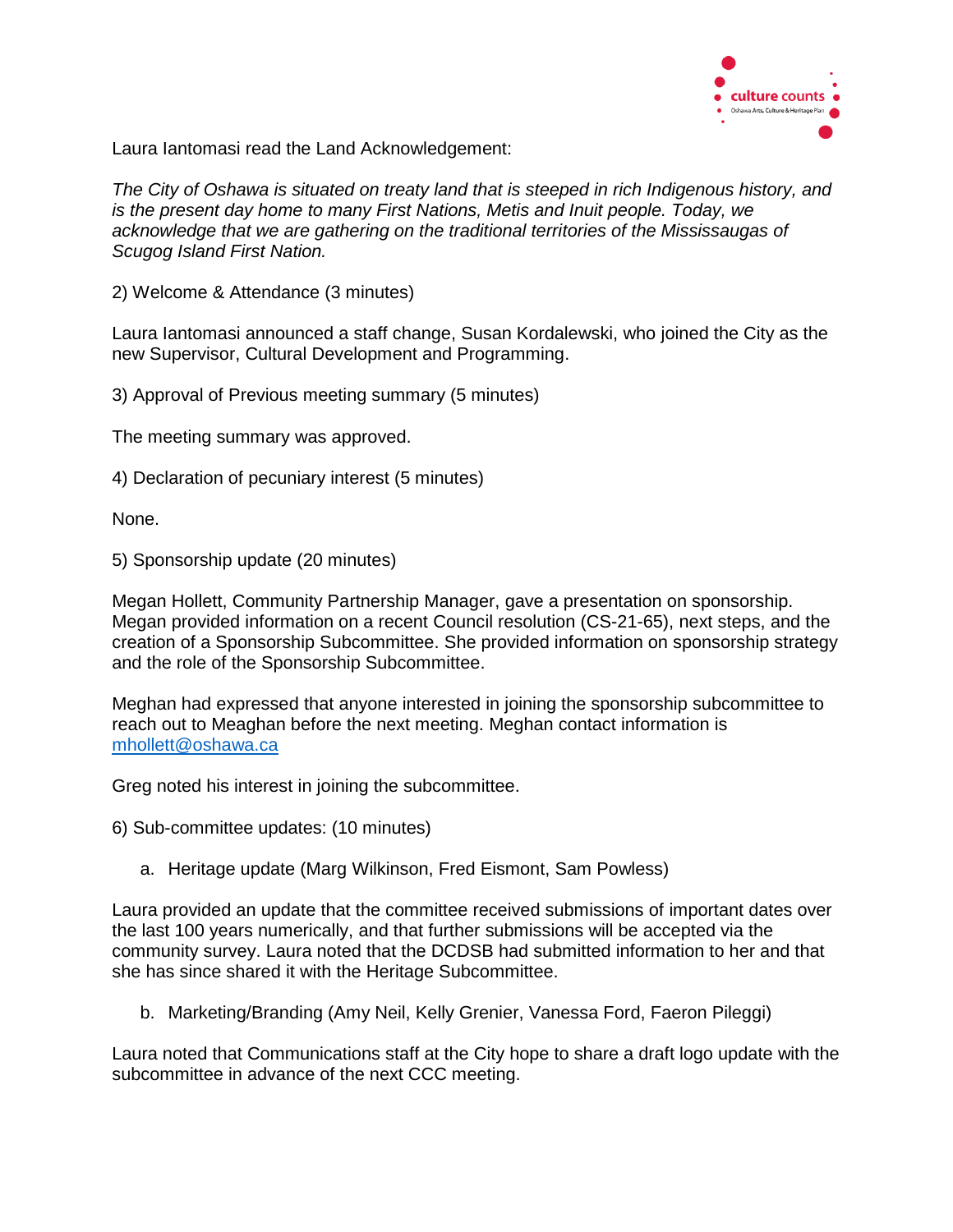

c. Community Engagement (Jack O'Donnell, Rebekah Noseworthy, Melissa Pringle, Jennifer Gardner, Brandon Pickard, Juliana Macevicius, Fatima Muhtaj)

Laura provided an update on the status of the survey that will go out for public feedback on the Connect Oshawa platform, with a goal of launching in September/October 2021. The group is considering an incentive for those who participate and is working on a marketing plan to attract participation. To gain feedback for the community the feedback form will be shared via the Connect Oshawa platform.

7) Staff Updates (5 minutes)

a. Recruitment for vacant positions on CCC – 1 vacancies

Laura provided an update on CCC vacancies.

b. Confidentiality, Code of Conduct, and Emergency Contact List Documents

Laura reminded everyone about the importance of getting all of the outstanding documents returned, as a requirement of being part of the CCC.

c. Report to Council in June

Laura provided an update on a report, CS-21-65, that went to the Community Services Committee for their June 14, 2021 meeting.

d. Interim Manager, Stacey Gray-McQuat

Laura provided an update that Stacey Gray-McQuat is the interim Manager, Culture and Central Recreation.

e. Recreation Centres Re-opening – July 26

Laura provided an update that some Oshawa Recreation Centres reopened Monday, July 26.

8) Correspondence (5 minutes)

Laura stated that there has been no formal council correspondence at this time

a. Greg Milosh, Distinct Landmark

Greg Milosh presented about the idea of creating a Distinct Landmark Oshawa sign, which was estimated at a cost of \$250,000. He noted these signs are in many cities, including Toronto, Hamilton, and Amsterdam, and that they are a large tourist attraction. Greg requested that the committee consider this idea as part of the centennial celebration.